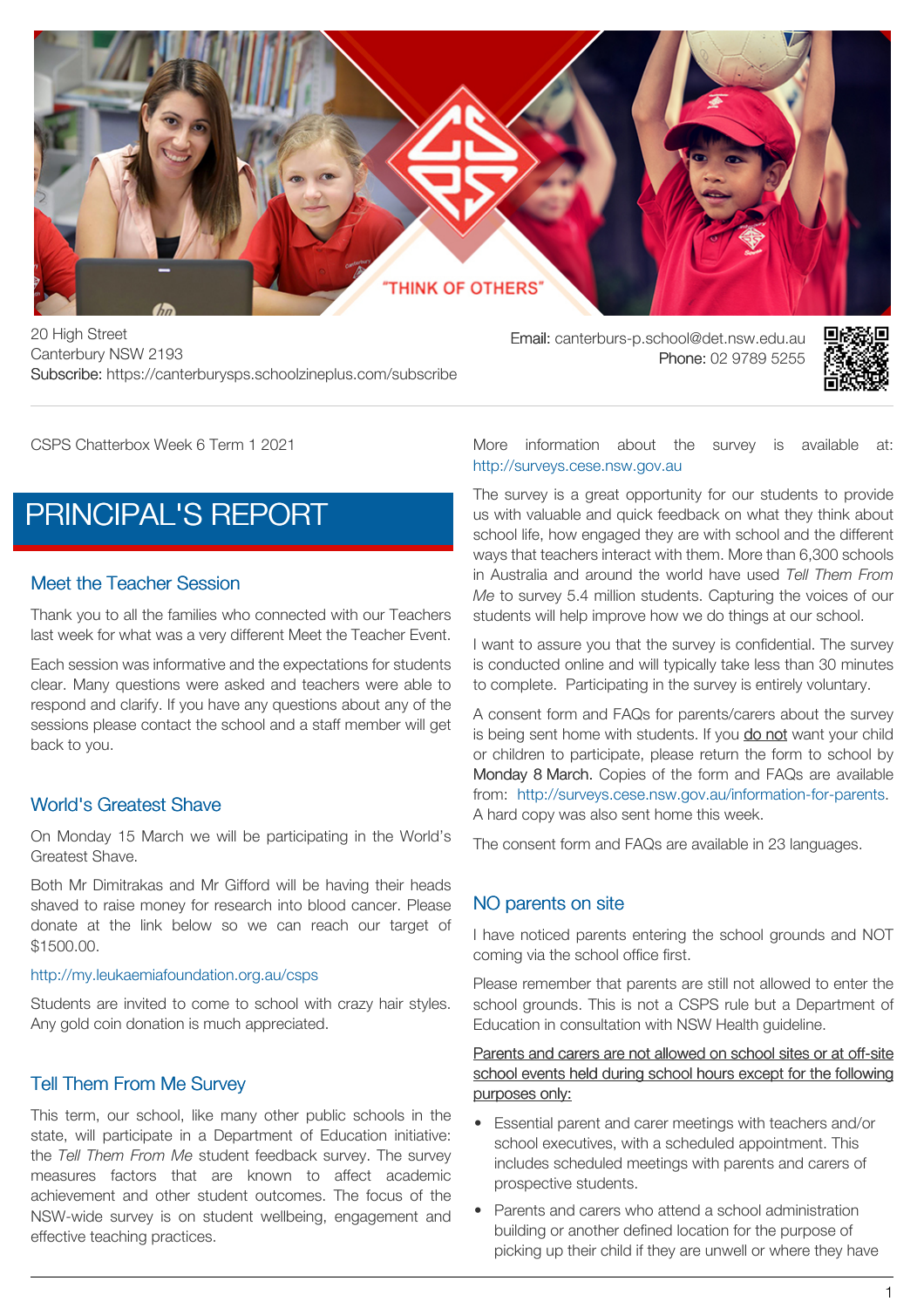been asked to arrange for a COVID-19 test after their child has displayed flu-like symptoms while at school.

- Parents and carers who need to be on-site for canteen and uniform shop duties or to collect or purchase uniforms.
- Parent or carer volunteers required as educational support roles for activities essential to the delivery of the curriculum such as reading groups, music, dance and kitchen garden areas. Schools are required to have scheduled programs in place and remind parents and carers that they must not attend school unless it has been previously arranged.
- Parents and carers can attend parent orientation meetings and 'meet the teacher' meetings with school staff for all year/stage groups. Meetings should be limited to 1 hour where possible.

A unique QR code has been established through Services NSW for our school. Should you enter the school grounds for any reason, you MUST sign in and ensure office staff check your check in status.

Until next time....

Mrs D Frasca

**Principal** 

# [SCHOOL & COMMUNITY](https://canterburysps.schoolzineplus.com/newsletter/article/236?skin=1) **[NEWS](https://canterburysps.schoolzineplus.com/newsletter/article/236?skin=1)**

#### Swim Scheme

Swim Scheme has had a lot of interest this year and it is pleasing to see that we have been able to fill the allocated number of places. The program begins Monday 8 March for the entire week. We ask that parents encourage their child to attend every day to achieve the intended outcome of the intensive program.

#### **Scripture**

Students are now participating in Scripture and Ethics lessons every Thursday. Unfortunately we have not been able to engage a volunteer from The Islamic Council to deliver lessons. Students who have nominated to attend Islamic Scripture will be attending Non Scripture in the interim.

#### Best Start Zooms

Kindergarten teachers will host a Best Start information session on Wednesday 10 March. The meeting will include information on how to interpret your child's Best Start Assessment results and tasks that you can do at home to support their development. We will demonstrate Literacy and Numeracy strategies appropriate to your child's level of understanding. Best Start assessment results will be sent home with your child in a sealed envelope on Tuesday 9 March.

The session will be available via zoom on the following link: [https://nsweducation.zoom.us/j/](https://nsweducation.zoom.us/j/67414314741?pwd=Q3BlR1lDbHEzT1UzZVdvOUJyeTVGQT09)

#### [67414314741?pwd=Q3BlR1lDbHEzT1UzZVdvOUJyeTVGQT0](https://nsweducation.zoom.us/j/67414314741?pwd=Q3BlR1lDbHEzT1UzZVdvOUJyeTVGQT09) [9](https://nsweducation.zoom.us/j/67414314741?pwd=Q3BlR1lDbHEzT1UzZVdvOUJyeTVGQT09)

Meeting ID: 674 1431 4741 Passcode: 255577 Session times are 4pm and 7pm. The same information will be provided at both sessions.

#### Harmony Day

To celebrate our school's cultural diversity, we would like to ask students to wear something that represents their cultural heritage or come dressed in something orange on Thursday 18 March. School uniform is not necessary on this day.

We hope to celebrate Grandparents Day at another time later in the year.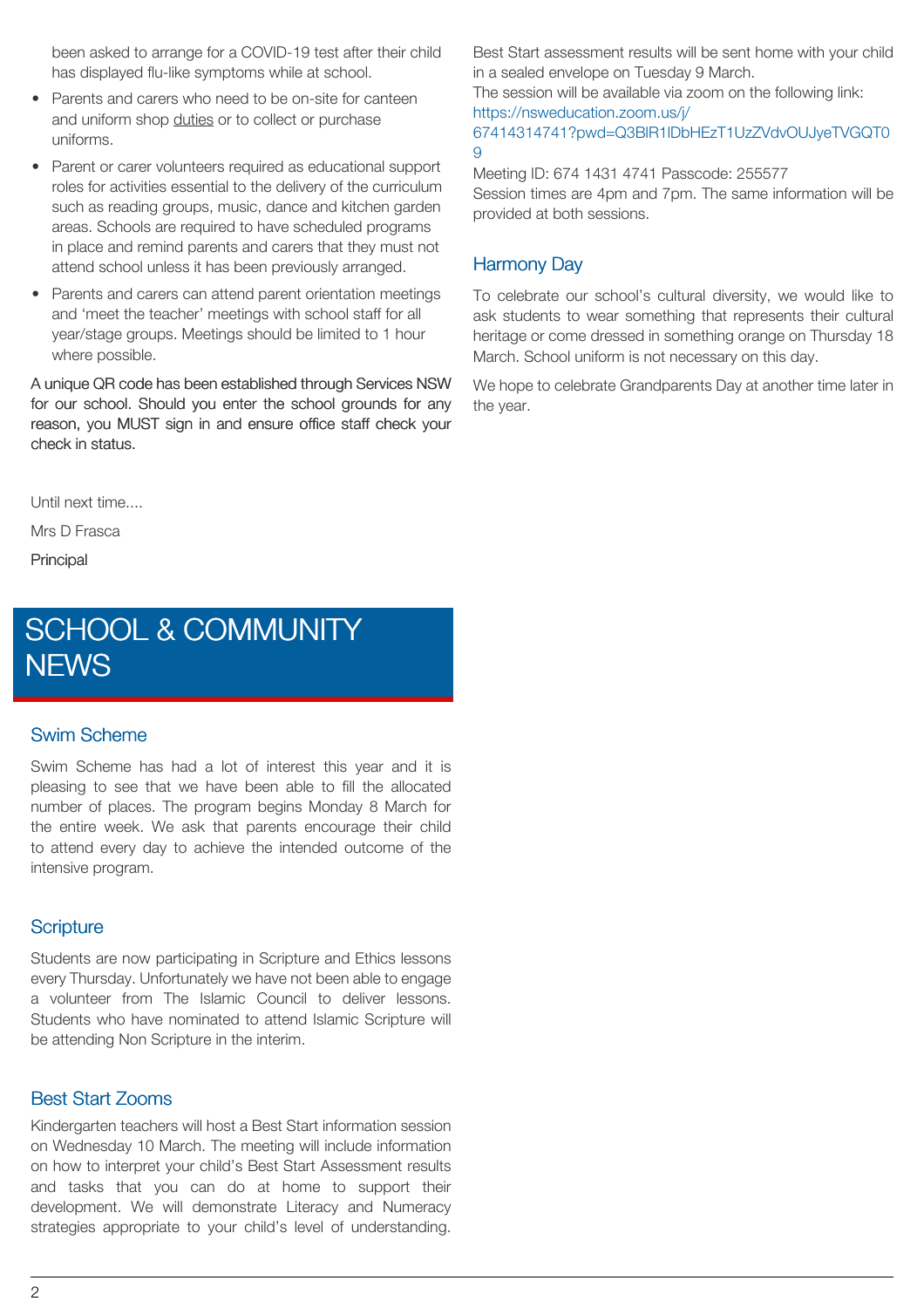#### Book Fair



To the Book Fair and Beyond! The Scholastic Book Fair is coming soon, so get ready for some out of this world excitement!

The Scholastic Book Fair helps increase literacy and encourages our students to read. Every year families come together to promote reading, books and lifelong learning at our Book Fair. For every book purchased, Canterbury South Public School will receive rewards which will be used to purchase books for classrooms and library.

We will launch our Book Fair in the School Library starting Monday 22 March to Friday 26 March.

Each class will have an allocated buying time or alternatively your child can fill out a wish list during this time to take home and purchase books online.

Book prices will start from \$5.00 to \$20.00.

[https://canterburysps.schoolzineplus.com/\\_file/media/1096/](https://canterburysps.schoolzineplus.com/_file/media/1096/book_fair_newsletter_item_2021.jpg) book\_fair\_newsletter\_item\_2021.jpg

#### Canterbury South Uniform - Wear it with Pride!



As you know, when our students wear full school uniform, they feel a sense of pride and belonging to our school. Please help support our goal of having students in full school uniform by ensuring they wear the correct uniform, including black shoes (white sport shoes for sport days) and their Canterbury South hat.

Uniforms can be purchased from Lowes, Campsie. Secondhand uniforms can be purchased via the P&C. Due to COVID, orders can be purchased via email [uniform.csps@gmail.com](mailto:uniform.csps@gmail.com) Orders will be packed for collection from the office.

New sport shirts and skorts can be purchased directly from the office.

#### Lost Property

A reminder, the lost property tub (GREEN) is located near the buddy bench outside the Hall space located in Block F.

Due to the current COVID restrictions, we understand parents are not allowed on site, however it is the responsibility of your children to check for their belongings.

The lost property tub will be emptied at the end of each term. Any unnamed items will be donated to the secondhand uniform store.

## ASHEIELD BOYS HIGH SCHOOL **OPEN NIGHT 2021**



one of our Open Nights to experience all that Ashfield Boys High has to offer your son. We extend a special invitation to parents and children in Years 5 and 6.

Dates: Tuesday, 9th March or Thursday 11th March

Location: Guests will be welcomed and commence a school tour in the Hall.

COVID - 19 Safety Plan: The event is by appointment only and numbers are limited. Tours and<br>activities will be conducted in accordance with current NSW Health COVID guidelines. Tour numbers are limited to 30 people.

ar bookings: Bookings are online at https://www.trybooking.com/BPASP

ASHFIELD BOYS HIGH SCHOOL 117 LIVERPOOL ROAD ASHFIELD For further Enquiries: PHONE 9798 6620 FAX 9716 8004 Email: ashfieldbo-h.school@det.nsw.edu.au



### **[FEES](https://canterburysps.schoolzineplus.com/newsletter/article/237?skin=1)**

An invoice detailing school fees and resources was emailed to your nominated email address earlier this term. Thank you to those families who have already paid their fees.

Don't forget, you can now pay online for amounts owing for students via a secure payments page hosted by Westpac. Payments can be made using either Visa or Mastercard.

If you require assistance in making these payments, please contact the office.

POP Payments can be made via the link below;

Note: Please ensure a signed permission note for all payments is sent in to the School office. No note no participation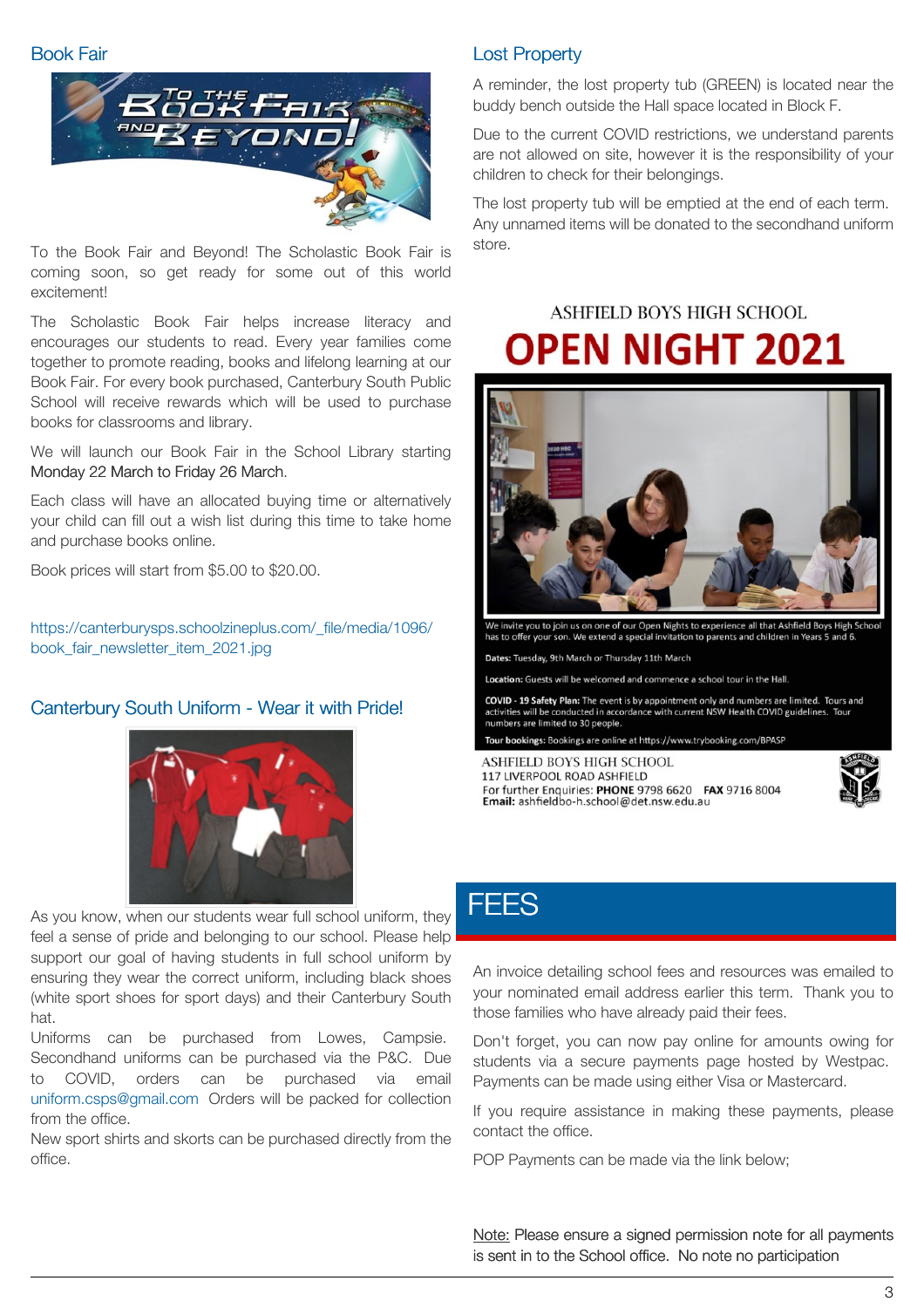# [CANTEEN MENU](https://canterburysps.schoolzineplus.com/newsletter/article/238?skin=1)

Canteen opening times: Monday to Friday 8.30am- 2.10pm.

Lunch orders/online ordering:

For your convenience lunch orders can be placed two ways. You can order in person at the canteen by writing a lunch bags (free, available on table outside canteen) and pay at the counter. Alternatively you are able to send orders with payment with your child to bring to the canteen.

#### OR

We have an online ordering system, Flexi Schools. You can then place orders at any time before 9.00am on the day the order is required for lunch. Any order placed after this time will not be recorded by the canteen.

Please see the Flexi Schools website [www.flexischools.com.au](http://www.flflexischools.com.au) for further information.





## **[TEAMKIDS](https://canterburysps.schoolzineplus.com/newsletter/article/239?skin=1)**

| <b>BEFORE AFTER+</b> |  | Enriching Children's Lives | <b>BUT 34</b> |
|----------------------|--|----------------------------|---------------|
| <b>HOLIDAY CARE</b>  |  |                            |               |

[https://canterburysps.schoolzineplus.com/\\_file/media/1100/](https://canterburysps.schoolzineplus.com/_file/media/1100/canterbury_south_teamkids_auskick.pdf) canterbury\_south\_teamkids\_auskick.pdf

[https://canterburysps.schoolzineplus.com/\\_file/media/1101/](https://canterburysps.schoolzineplus.com/_file/media/1101/feastival_of_fun_teamkids.pdf) feastival\_of\_fun\_teamkids.pdf

[https://canterburysps.schoolzineplus.com/\\_file/media/1102/](https://canterburysps.schoolzineplus.com/_file/media/1102/teamkids_wheels_day.pdf) teamkids\_wheels\_day.pdf

### [P&C NEWS](https://canterburysps.schoolzineplus.com/newsletter/article/240?skin=1)

Proudly Sponsored by V BOOTCAMP, FRANK & CHITCH & VALKYRIE EDUCATION SERVICES

#### Kindergarten Catch up

Join us for our first Kindy catch-up for parents/carers, Friday 5th March @ 8pm via Zoom! Make a cup of tea or pour a glass of wine and sit down at the end of the school week to share stories, tips and have a laugh with other Kindy families.

It's a great way to wind down after the week, connect with other Kindy families and get advice from some of our P&C members.

#### Zoom Details

Meeting ID: 891 694 9457

Passcode: 712074